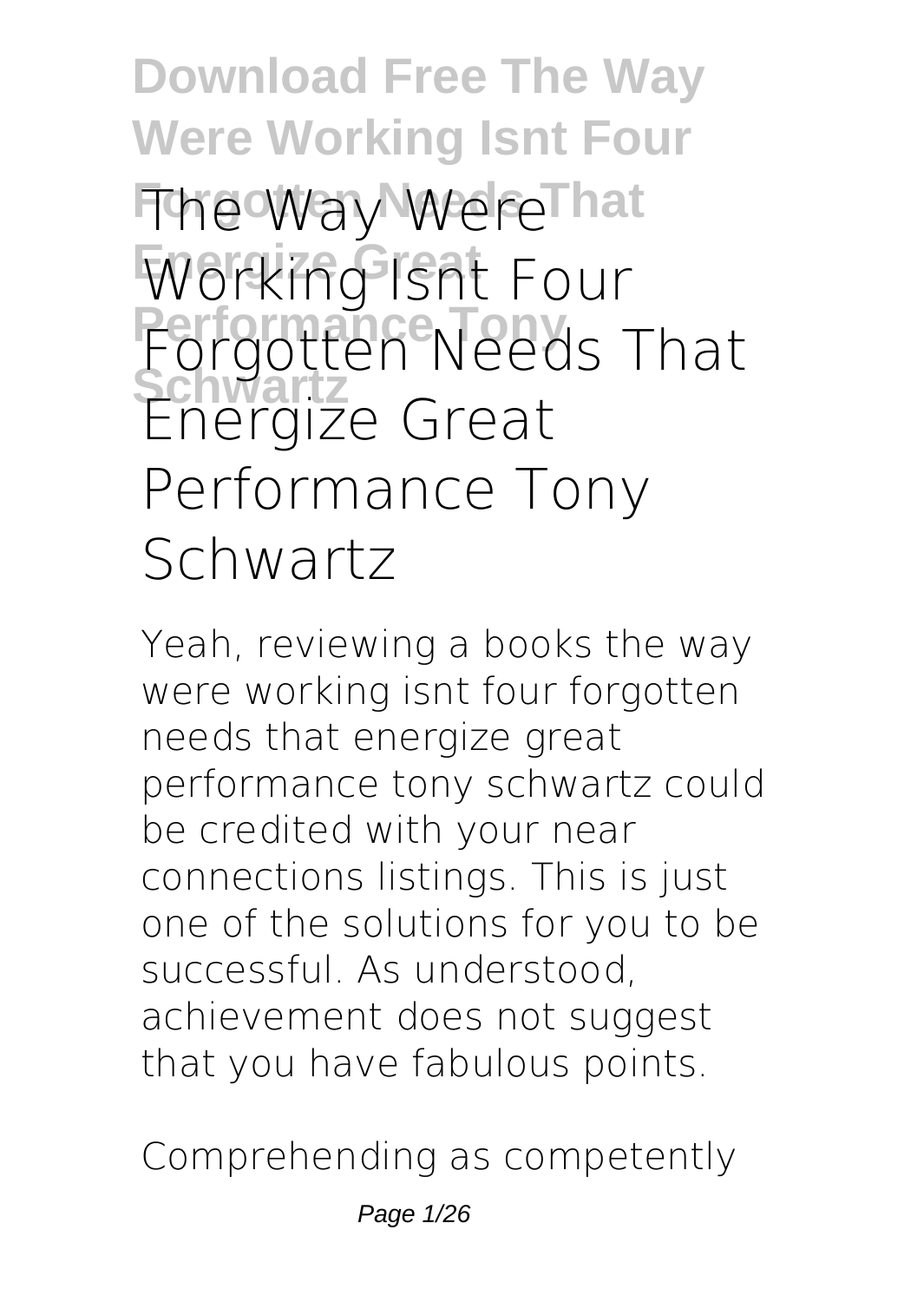as understanding even more than further will provide each success. **Performance Tony** without difficulty as acuteness of **this the way were working isnt** adjacent to, the proclamation as four forgotten needs that energize great performance tony schwartz can be taken as without difficulty as picked to act.

*Book Review: \"The Way We're Working Isn't Working\" by Tony Schwartz* The Way We're Working Isn't Working (Audiobook) by Tony Schwartz, Jean Gomes

The way we're working isn't working: Tony Schwartz at TEDxMidwest

The Way We're Working Isn't Working - Video Book Review Book review: The Way We're Working Isn't Working by Tony Page 2/26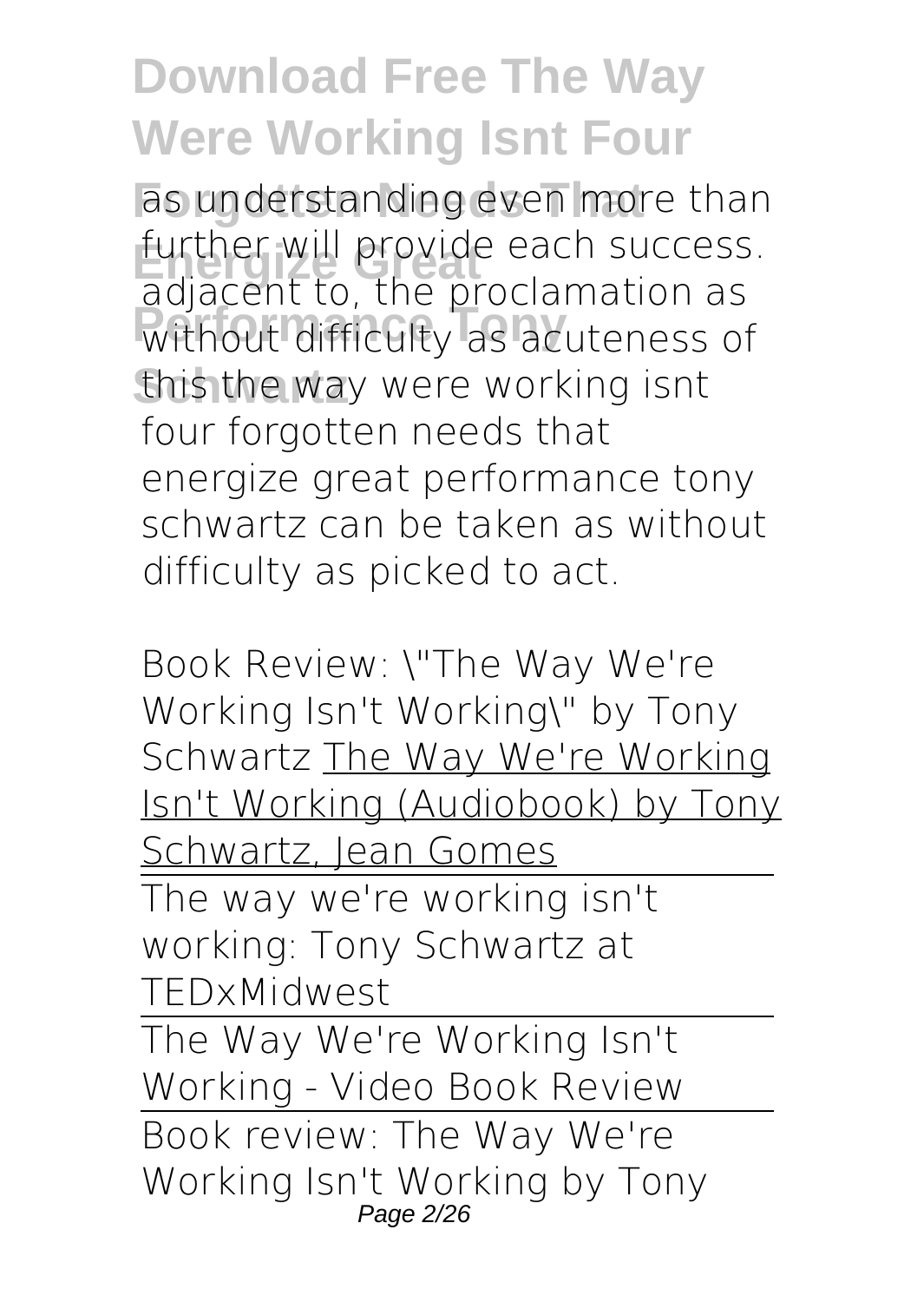**Forgotten Needs That** Schwartz | Elite Worm**The Way** We're Working Isn't Working Tony<br>Cobwartz Libe Way Wo're **Performance Tony** Working **Tony: The way we're Schwartz working isn't working** Schwartz -- The Way We're Readitfor.me Summary Preview: The Way We're Working Isn't Working, by Tony Schwartz The way we're working isn't working**The Way We're Working, Isn't Working** The Way We're Working, Isn't Working Part 3 The Way We're Working isn't Working Sep 2010 The Way Back Home - Story Book Not Read Aloud - With Music - Neverending Storytime - Oliver Jeffers *It's Not Supposed To Be This Way | Christian Book Review* The Way We're Working, Isn't Working Part 2 From practice to policy: Book Launch - Social Protection Lands of Blossoming Page 3/26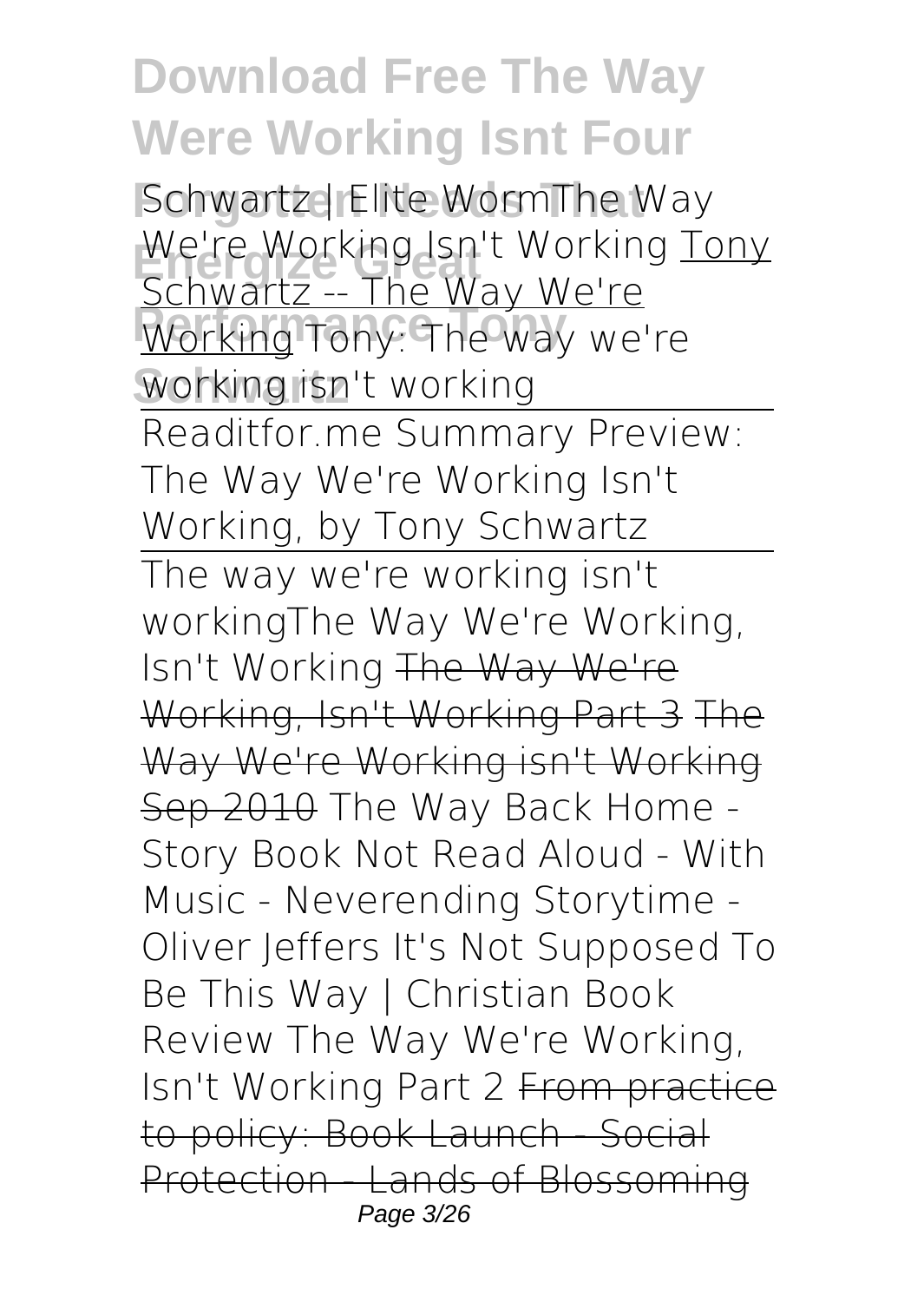**Forgotten Needs That** Hope and lessons... *BRITS Bring* **Energize Great** *Committing To LIFE HERE* I **Performance Tony** Escaped the UK \u0026 Travelled **Schwartz** for Photography *It's Not Supposed* **EVERYTHING TO PHILIPPINES NOTI** *To Be This Way Book Review* The Way Were Working Isnt The Way We're Working Isn't Working is one of those rare books with the power to profoundly transform the way we work and live. Demand is exceeding our capacity. The ethic of "more, bigger, faster" exacts a series of silent but pernicious costs at work, undermining our energy, focus, creativity, and passion.

The Way We're Working Isn't Working: The Four Forgotten ... The Way We're Working Isn't Page 4/26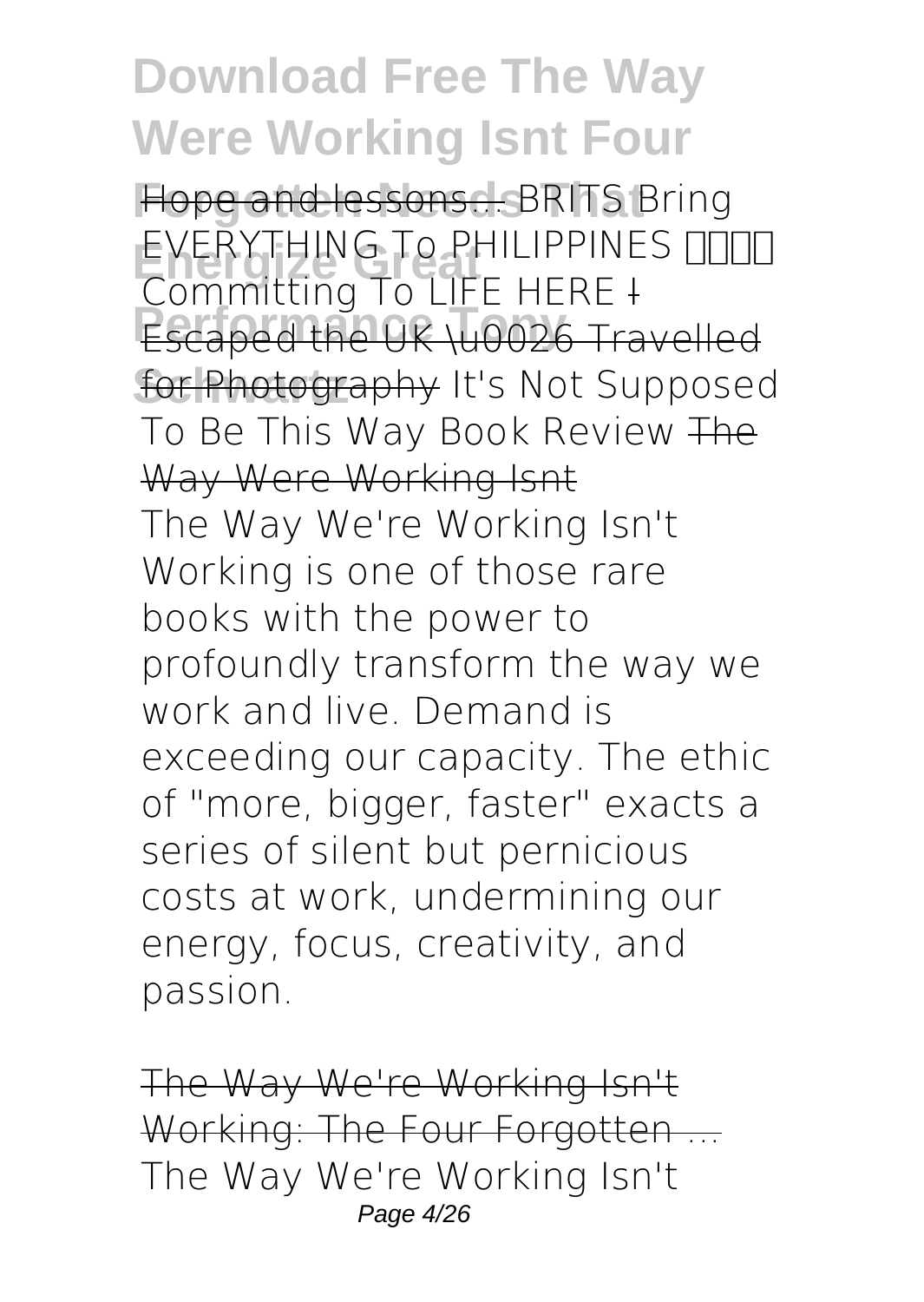Working is one of those rare **Energize Great** profoundly transform the way we **Performance Tony** work and live. Demand is exceeding our capacity. The ethic books with the power to of "more, bigger, faster" exacts a series of silent but pernicious costs at work, undermining our energy, focus, creativity, and passion.

Amazon.com: The Way We're Working Isn't Working: How ... Reflect on the four key energy needs: sustainability (physical); security (emotional); selfexpression (mental); and... Think of a typical day at work. How much of your day do you spend working without breaks for long periods of time? Identify one of your employees whose work isn't Page 5/26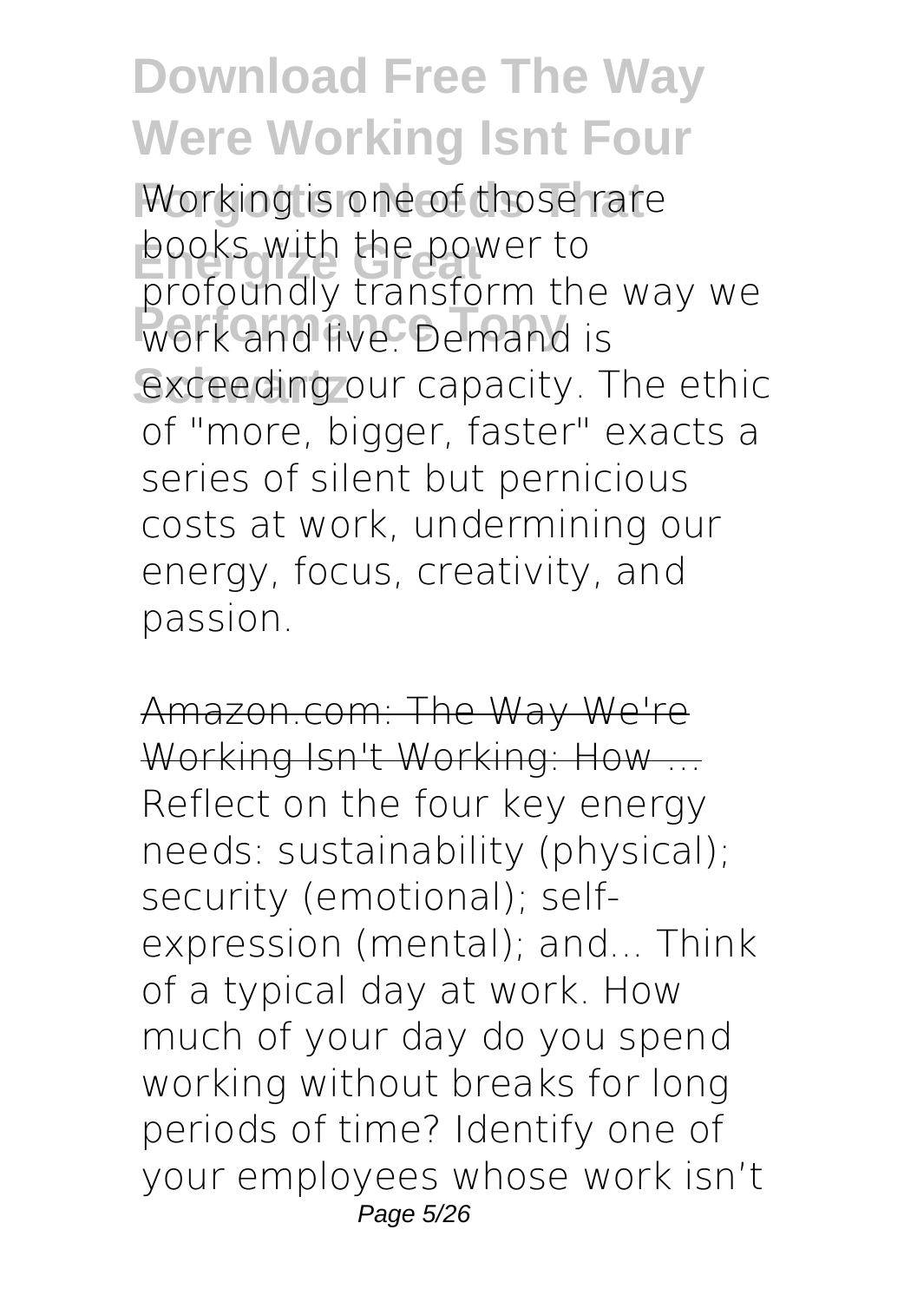**Download Free The Way Were Working Isnt Four** as good as you ... eds That **Energize Great** The Way We're Working Isn't **Performance Tony** Working | Book by Tony ... **That is the premise of two new** and trenchant examinations of how the way we work is no longer working: Stanford professor of organizational behavior Jeffrey Pfeffer's Dying for a Paycheck: How Modern Management Harms Employee Health and Company Performance—and What We Can Do About It (Harper Business) and journalist Brigid Schulte's new podcast "Better Life Lab." The podcast is presented by Slate and the New America Foundation, a non-partisan think tank where Schulte is founding ...

The Way We're Working Page 6/26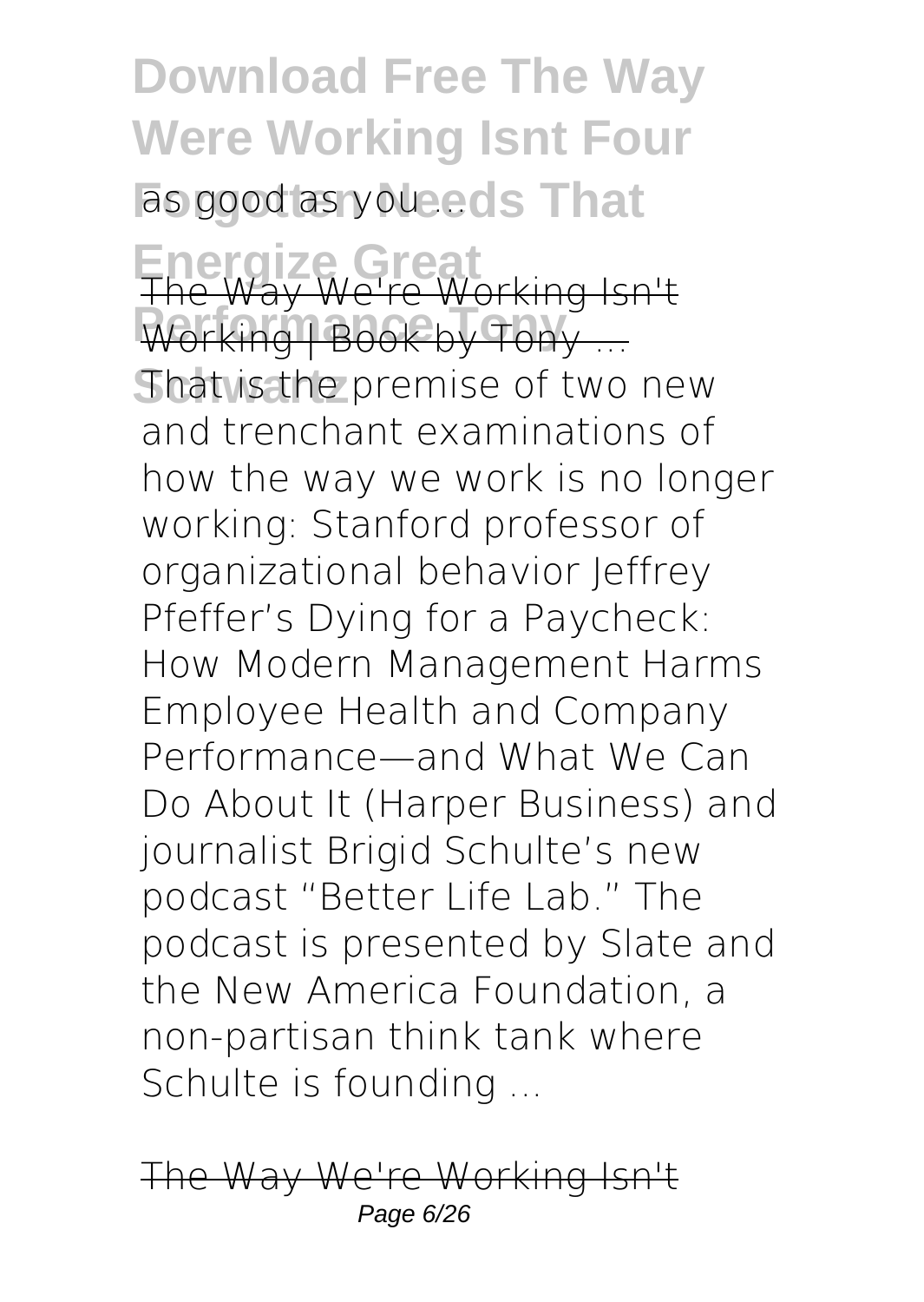Working. What Can We Do About **Energize Great** It? **Performance Tomming Isle books with the power to** The Way We're Working Isn't profoundly transform the way we work and live. Demand is exceeding our capacity. The ethic of "more, bigger, faster" exacts a series of silent but pernicious costs at work, undermining our energy, focus, creativity, and passion.

Amazon.com: The Way We're Working Isn't Working: The Four

...

The way we're working isn't working, he says (which is also the title of his new book). Regardless of how much value we produce today—whether it's Page 7/26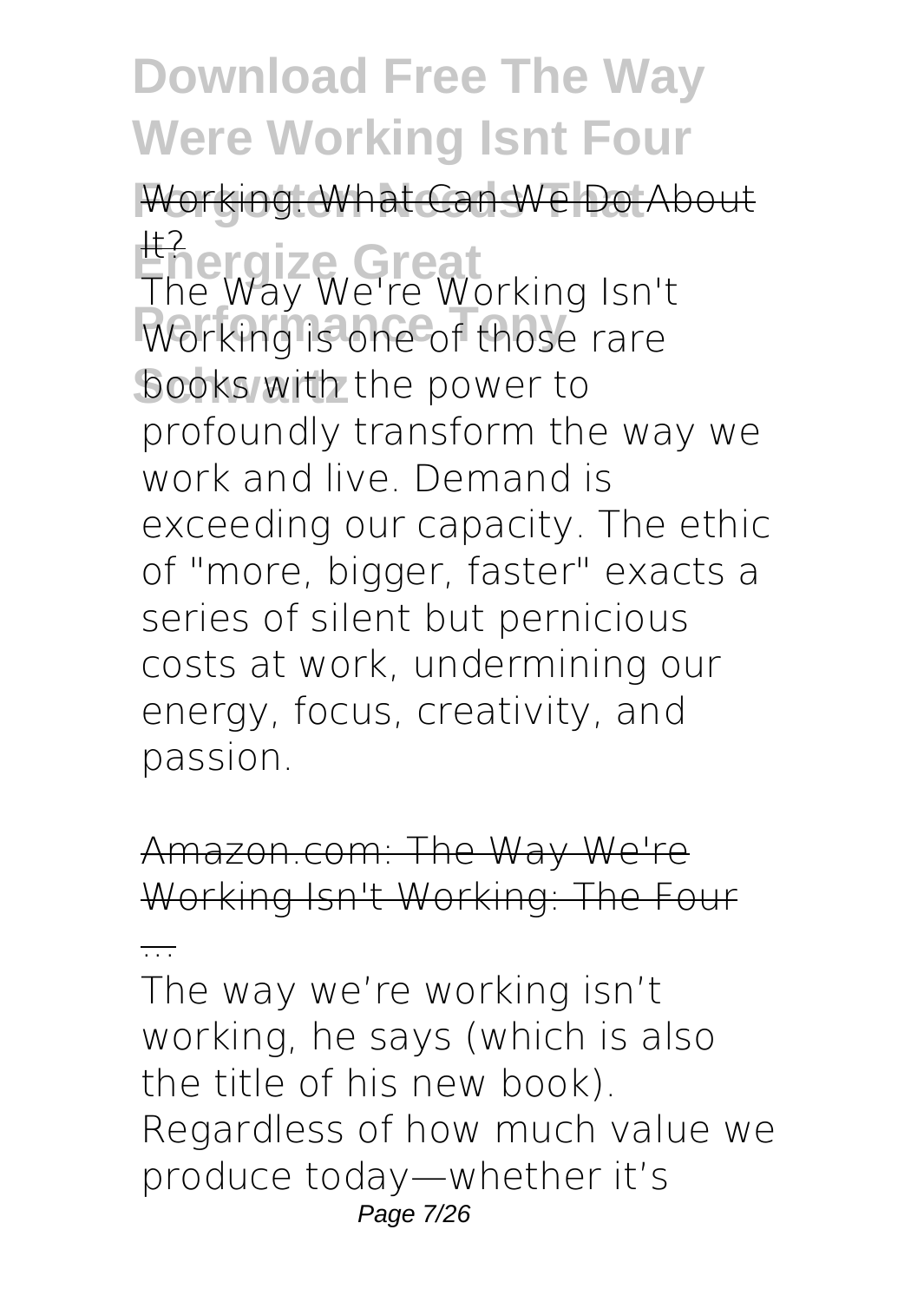measured in dollars or sales or goods or widgets—it's never **Performance Tony** keep up, that we don't realize We're in a Sisyphean race that we enough. We're so busy trying to can never win.

#### The Way We're Working Isn't **Working**

Originally titled, "The Way We Work Isn't Working," it makes a strong scientific case for getting more sleep, making time to meditate daily (and how to focus during meditation) and working in 90 minute bursts for maximum effectiveness. But the book does more than provide logic as to why to adjust, but also how.

The Way We're Working Isn't Working: The Four Forgotten Page 8/26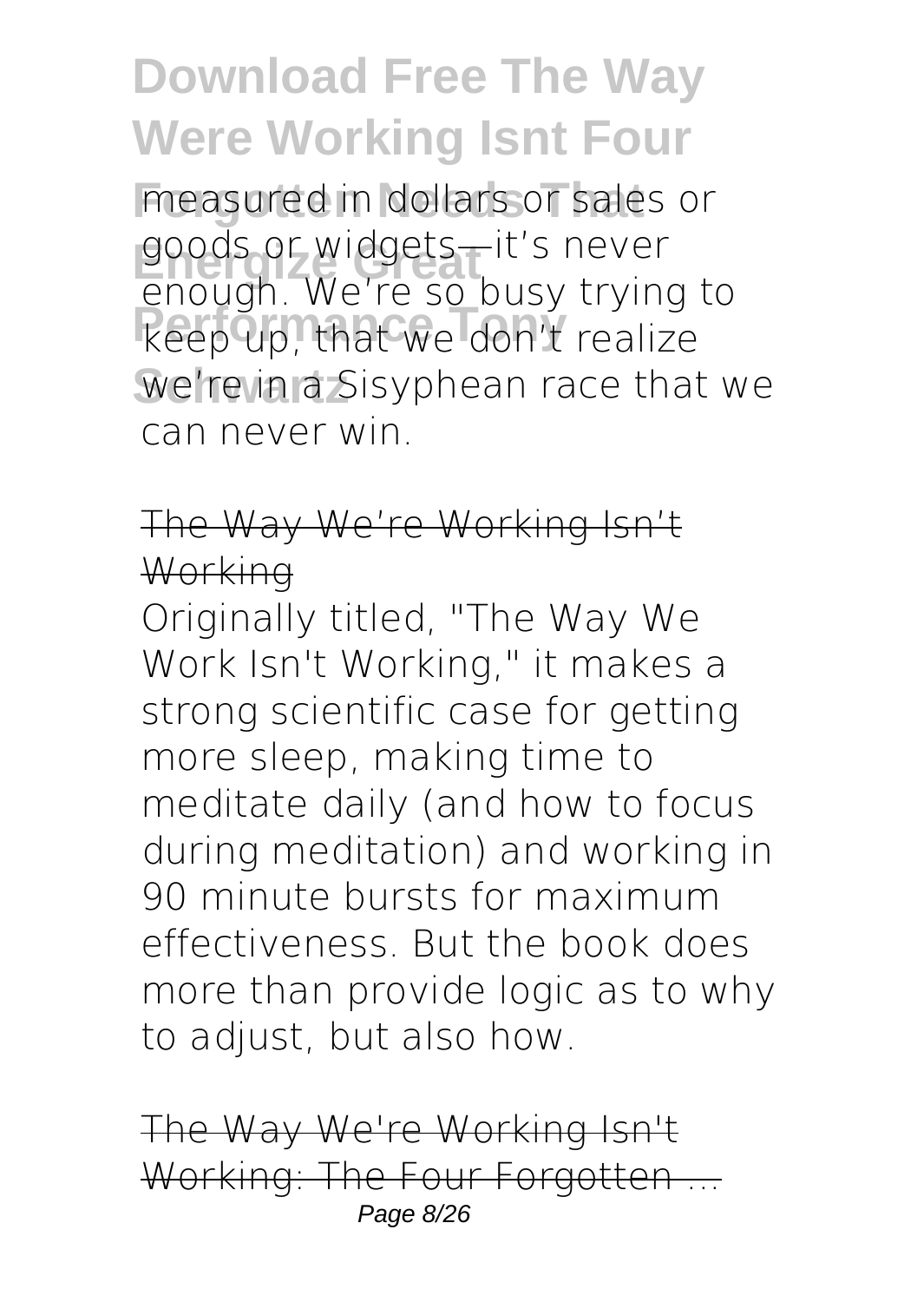**Forgotten Needs That** "The Way We're Working Isn't Working" Tony Schwartz, Jean<br>Cames and Catherine McCarth **Performance Tony** Kindle Notes by Dave Kraft Too much of a good thing eventually Gomes and Catherine McCarthy becomes a bad thing This furious activity exacts a series of silent costs: less capacity for focused attention, less time for any given task, and

"The Way We're Working Isn't Working" Tony Schwartz, Jean ... We all know instinctively that the way we're working isn't working, but why is that? My book makes a very simple argument: We're in a new kind of energy crisis - and this one's personal. Demand is overwhelming our capacity.

'The Way We're Working Isn't Page 9/26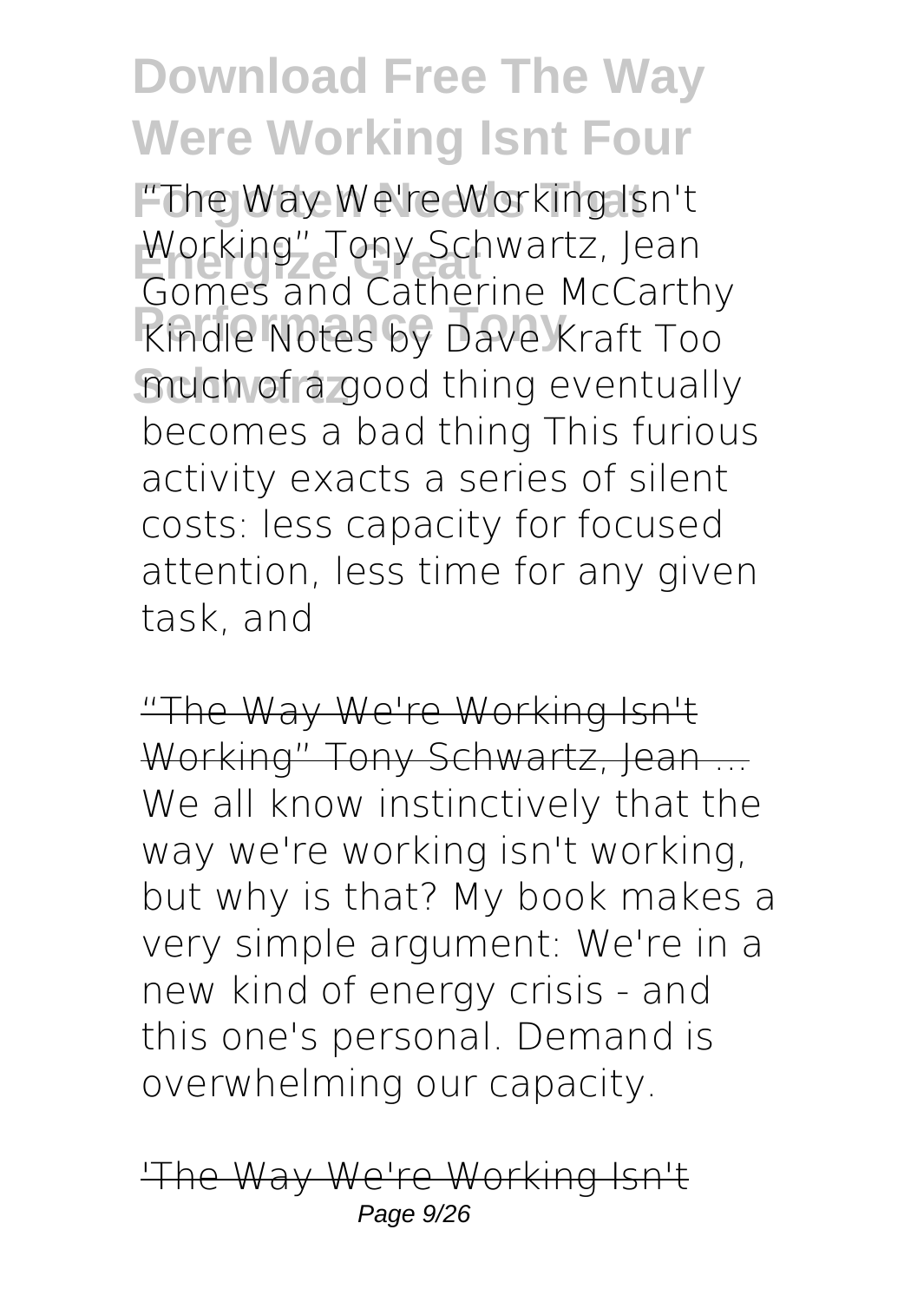$Working' (POLL) + HuffPost$ **Energize Great** The Way We're Working Isn't **Production** profoundly transform the way we Working is one of those rare work and live. Demand is exceeding our capacity. The ethic of "more, bigger, faster" exacts a series of silent but pernicious costs at work, undermining our energy, focus, creativity, and passion.

Amazon.com: The Way We're Working Isn't Working: The Four

...

"The way we're working isn't working" because employers assume that their staffers function the way machines do: in a flat, linear fashion for long stretches at a time. But human Page 10/26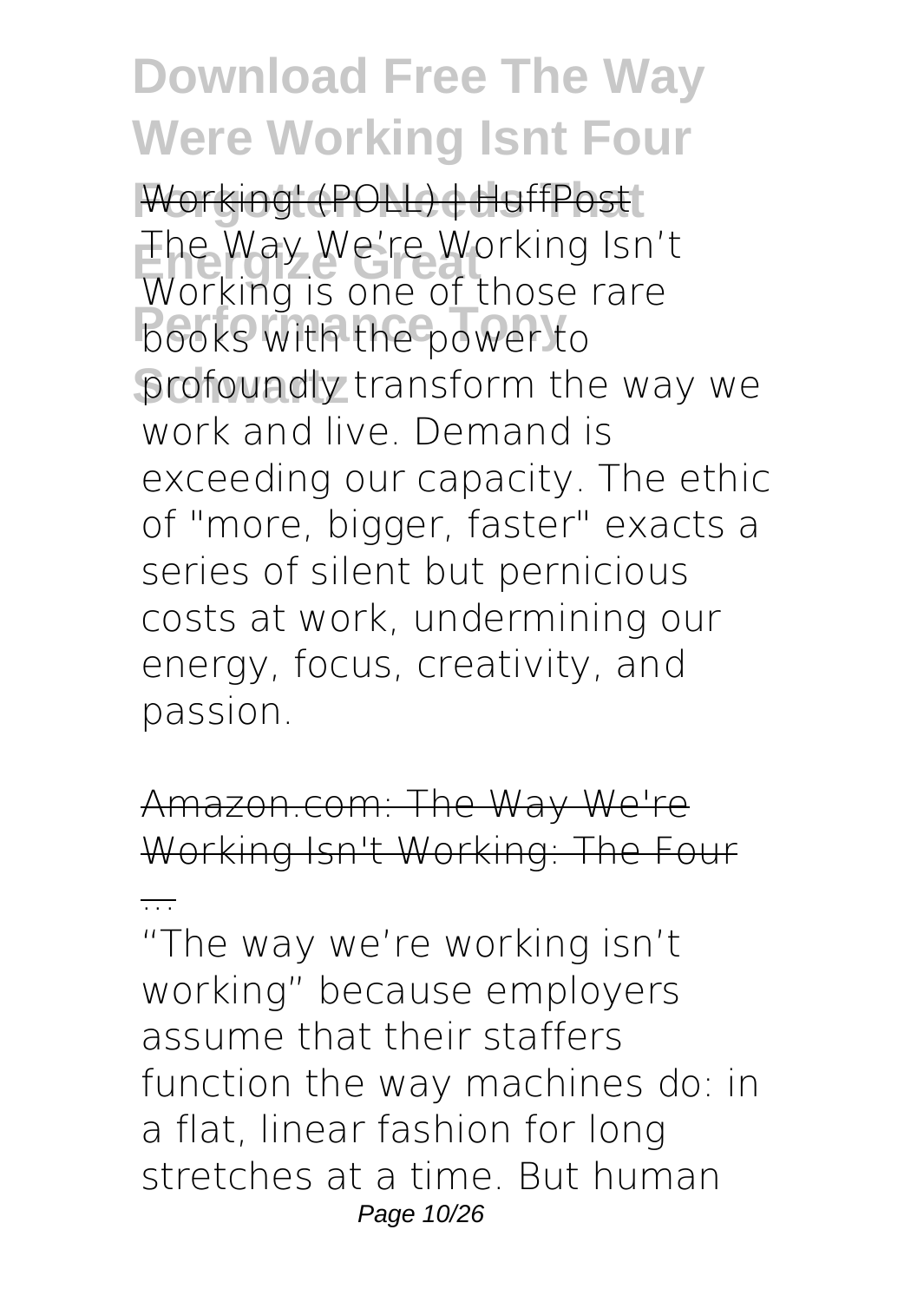beings are not computers.

**Energize Great** The Way We're Working Isn't **Performance Tony** Working Free Summary by Tony **Schwartz** ...

The Way We're Working Isn't Working: Authors: Tony Schwartz, Catherine McCarthy, Ph.D., Jean Gomes: Publisher: Simon and Schuster, 2010: ISBN: 0857200496, 9780857200495: Length: 352 pages: Subjects

The Way We're Working Isn't Working - Tony Schwartz ... The way we're working isn't working, he says (which is also the title of his new book). Regardless of how much value we produce today—whether it's measured in dollars or sales or goods or widgets—it's never Page 11/26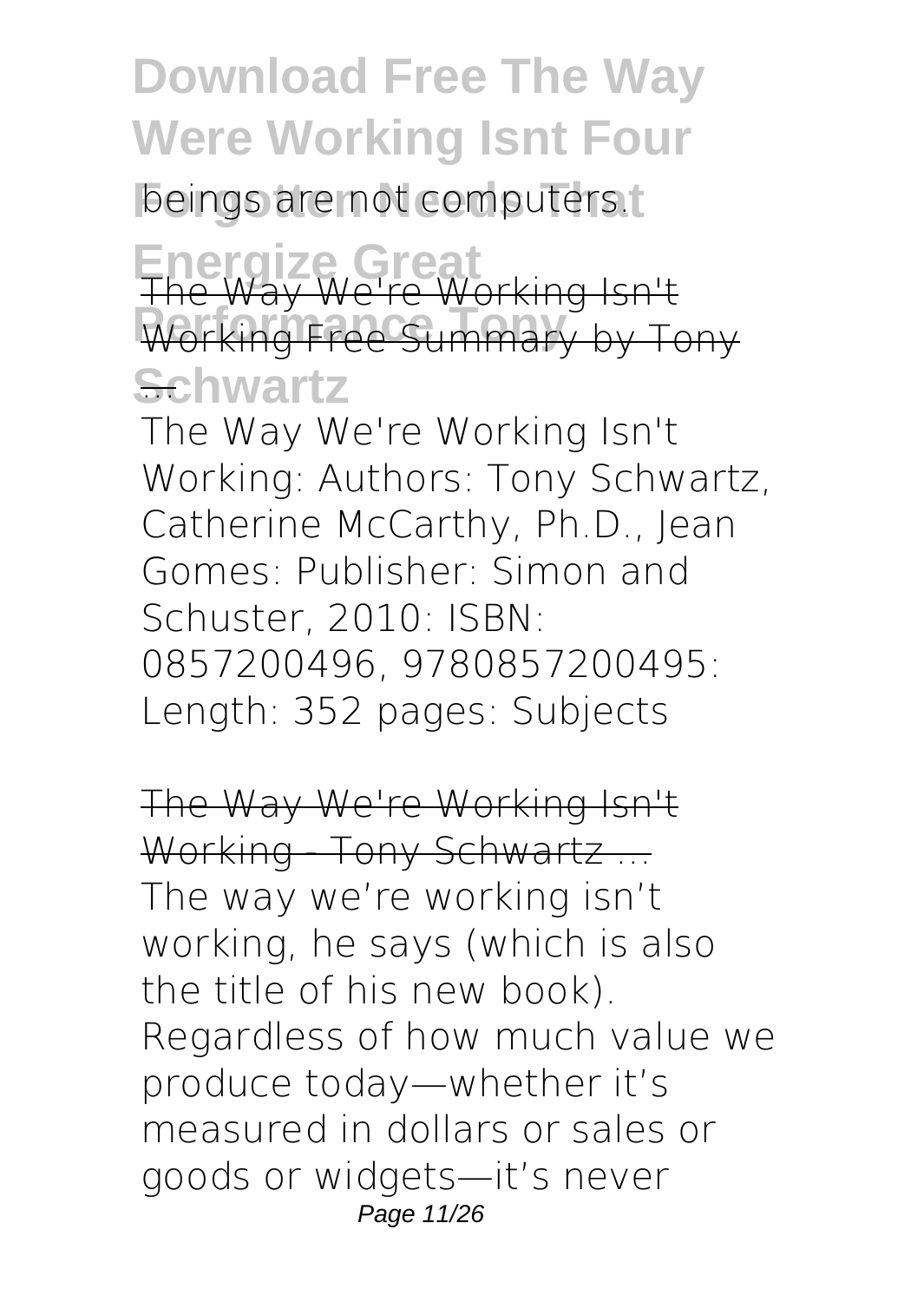**Enough.** We're so busy trying to **Energize Great** we're in a Sisyphean race that we *Can never win.* **Pony** keep up that we don't realize

#### **Schwartz**

The Way We're Working Isn't **Working** 

Tony is the author of six books, including "The Power of Full Engagement: Managing Energy Not Time" which spent 28 weeks on the New York Times Bestseller List and "The Way We're Working Isn't Working," also a New York Times and Wall Street Journal bestseller. Tony graduated with honors from the University of Michigan.

Tony Schwartz - The Energy Project Website Buy The Way We're Working Isn't Page 12/26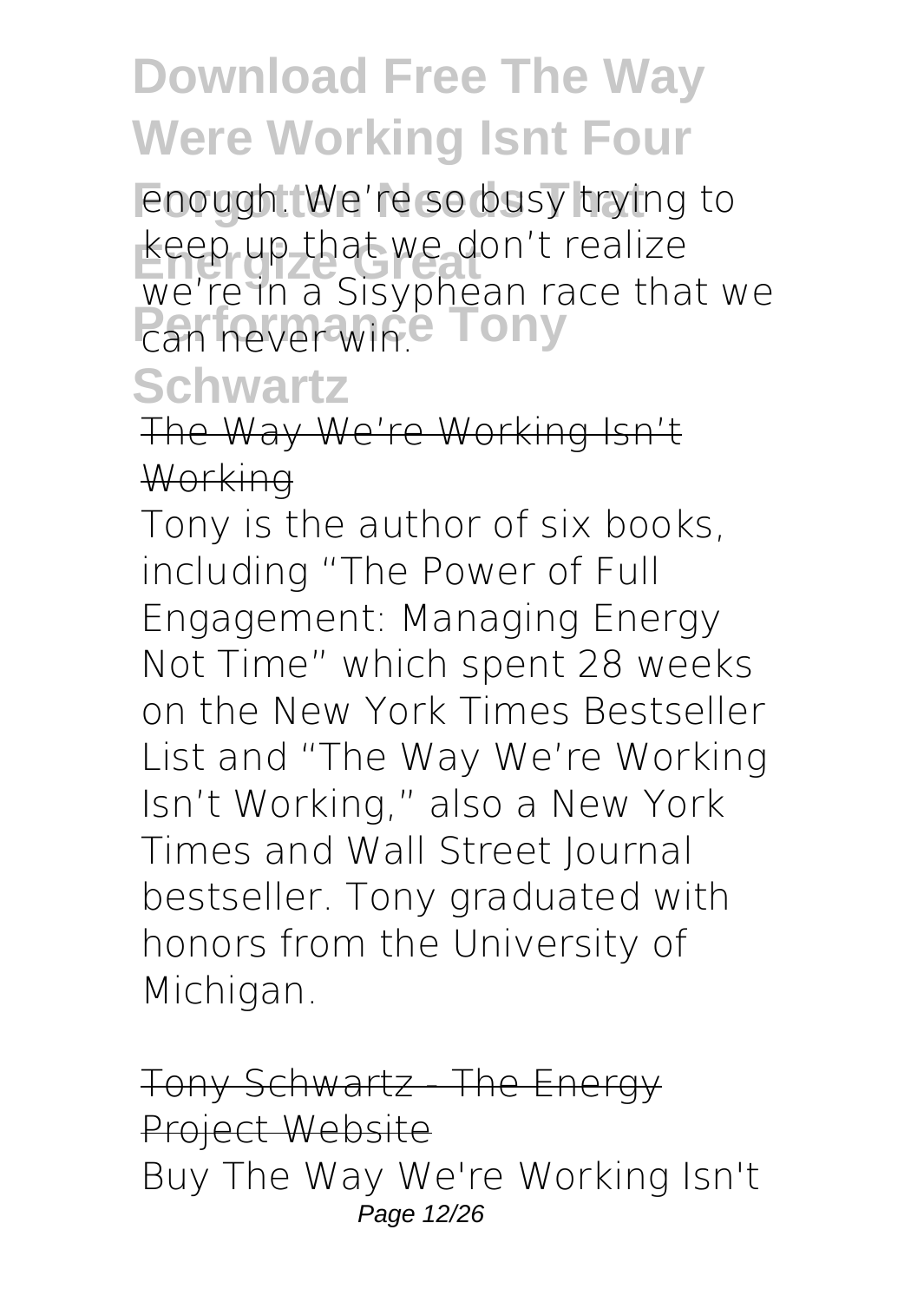Working: The Four Forgotten **Energize Great** Performance Abridged by Tony **Performance Tony** Schwartz, Jean Gomes, Catherine McCarthy (ISBN: 9780743597463) Needs That Energize Great from Amazon's Book Store. Everyday low prices and free delivery on eligible orders.

This book was previously titled, Be Excellent at Anything. The Way We're Working Isn't Working is one of those rare books with the power to profoundly transform the way we work and live. Demand is exceeding our capacity. The ethic of "more, bigger, faster" exacts a series of silent but pernicious costs at work, undermining our energy, Page 13/26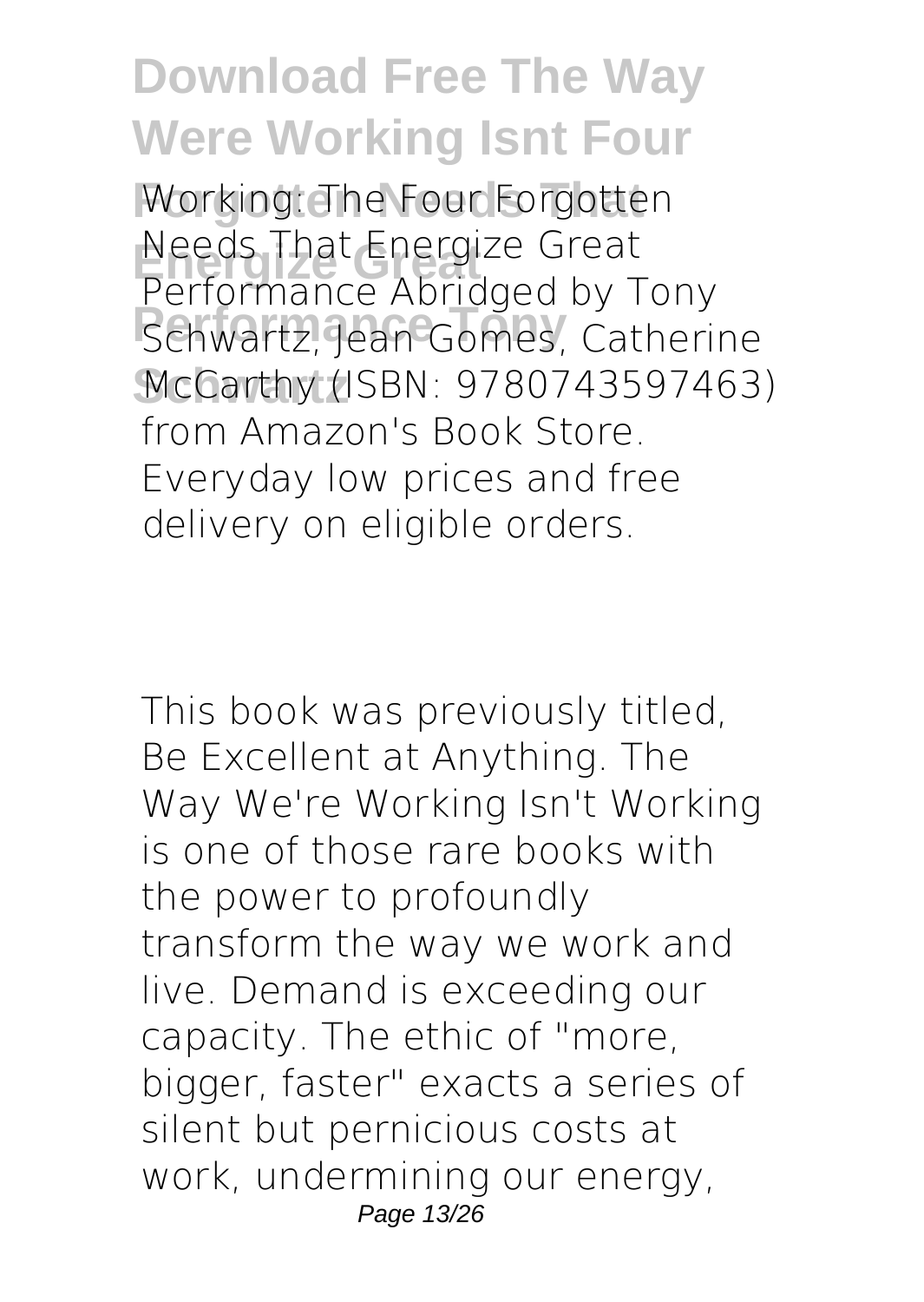focus, creativity, and passion. Nearly 75 percent of employees **Performance Tony** at work every day. The Way We're Working Isn't Working around the world feel disengaged offers a groundbreaking approach to reenergizing our lives so we're both more satisfied and more productive—on the job and off. By integrating multidisciplinary findings from the science of high performance, Tony Schwartz, coauthor of the #1 bestselling The Power of Full Engagement, makes a persuasive case that we're neglecting the four core needs that energize great performance: sustainability (physical); security (emotional); self-expression (mental); and significance (spiritual). Rather than running like computers at Page 14/26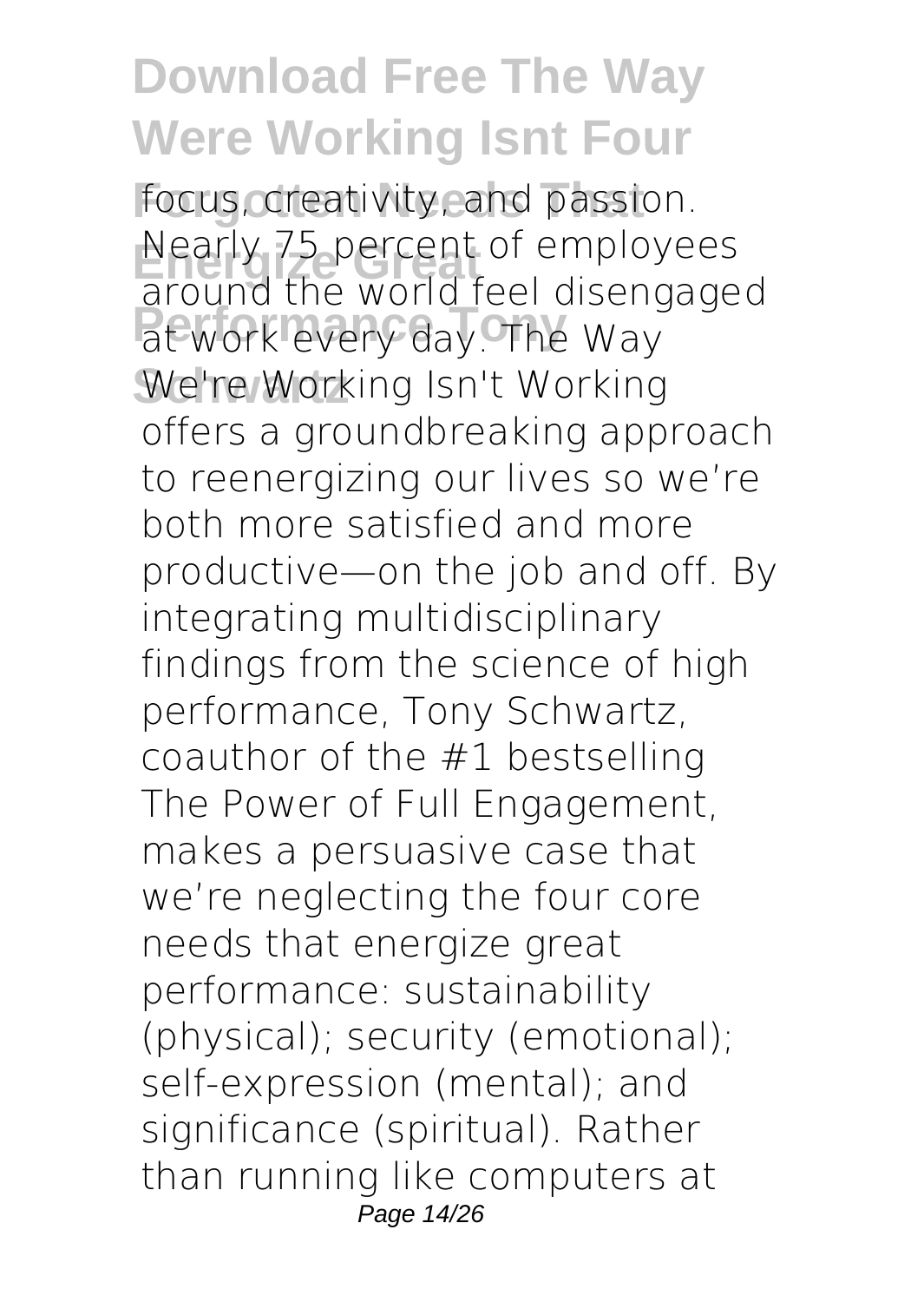high speeds for long periods, we're at our best when we pulse<br>Fhythmically between expending **Performance Tony** and regularly renewing energy across each of our four needs. rhythmically between expending Organizations undermine sustainable high performance by forever seeking to get more out of their people. Instead they should seek systematically to meet their four core needs so they're freed, fueled, and inspired to bring the best of themselves to work every day. Drawing on extensive work with an extra-ordinary range of organizations, among them Google, Ford, Sony, Ernst & Young, Shell, IBM, the Los Angeles Police Department, and the Cleveland Clinic, Schwartz creates a road map for a new way of working. At the individual level, Page 15/26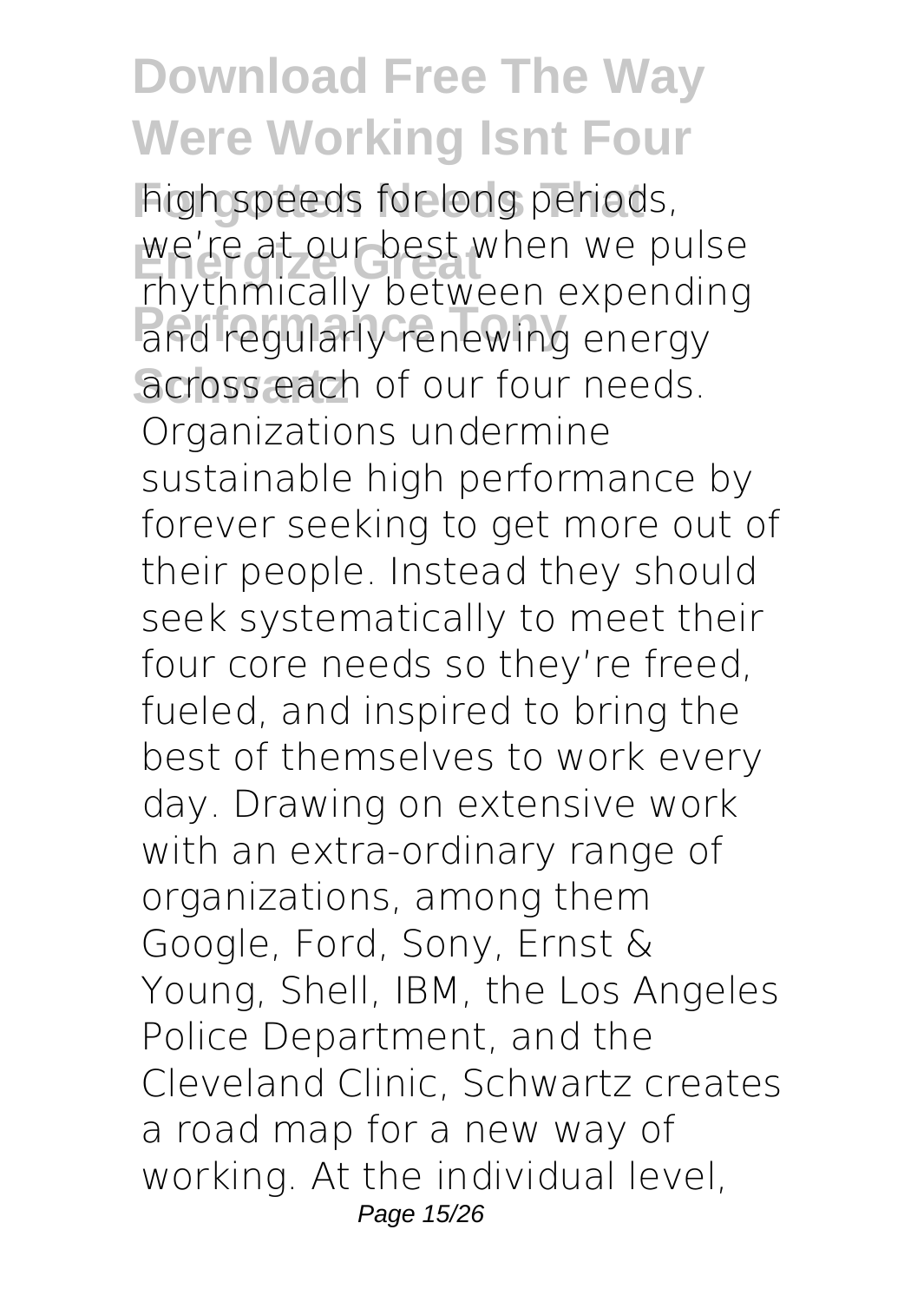he explains how we can build specific rituals into our daily<br>Schodules to belance intoner **Performance Tony** effort with regular renewal; offset emotionally draining experiences schedules to balance intense with practices that fuel resilience; move between a narrow focus on urgent demands and more strategic, creative thinking; and balance a short-term focus on immediate results with a valuesdriven commitment to serving the greater good. At the organizational level, he outlines new policies, practices, and cultural messages that Schwartz's client companies have adopted. The Way We're Working Isn't Working offers individuals, leaders, and organizations a highly practical, proven set of strategies to better manage the Page 16/26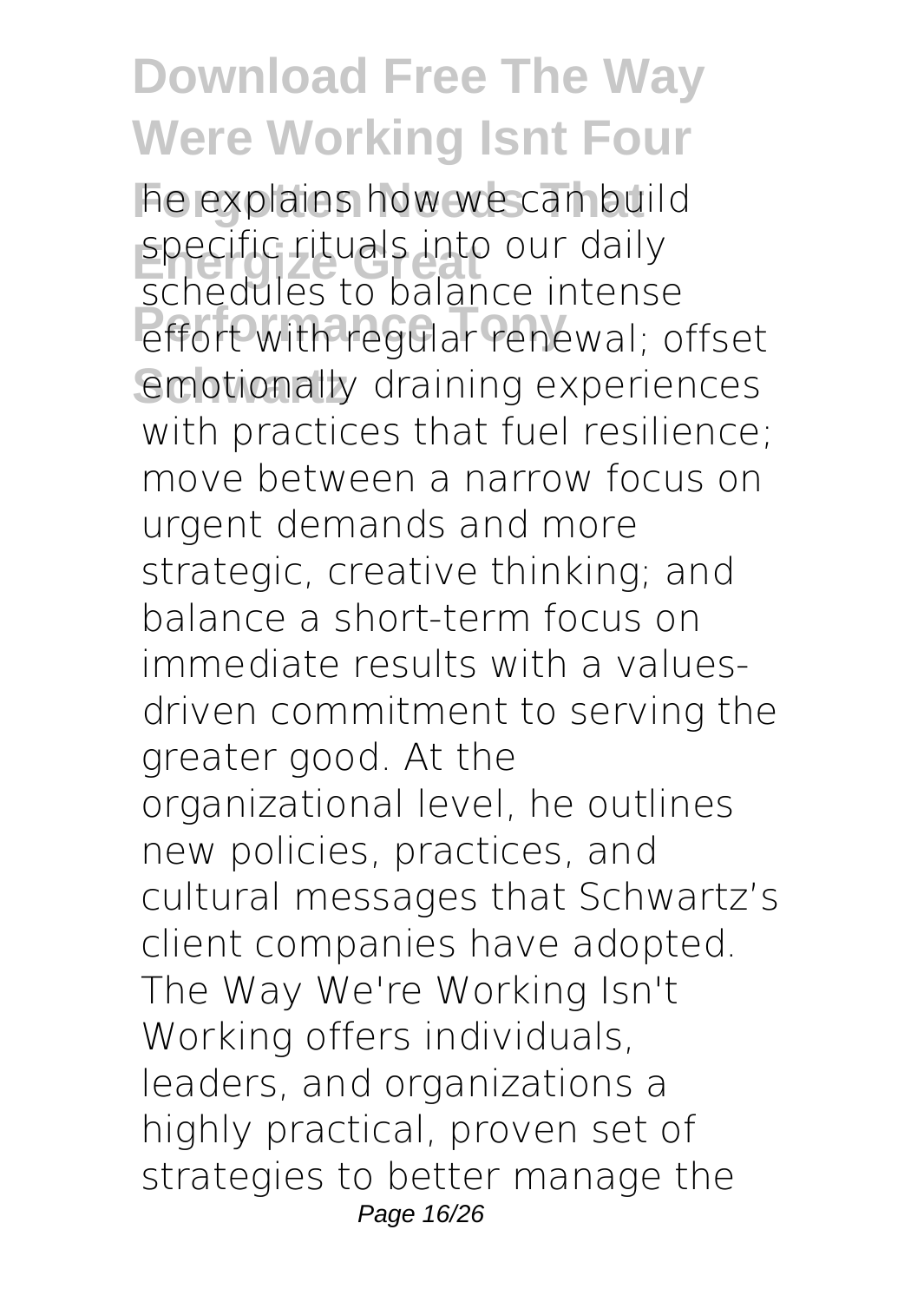relentlessly rising demands we all face in an increasingly complex<br>world **Performance Tony** world.

**Offers strategies for enabling** sustainable high performance by systematically investing in employee health and happiness, citing the vulnerabilities of common business practices while offering examples of effective leadership.

Draws on research with hundreds of interviewees to identify the pervasive influence of cultural shame, discussing how women can recognize the ways in which shame influences their health and relationships and can be transformed into courage and connectivity. Page 17/26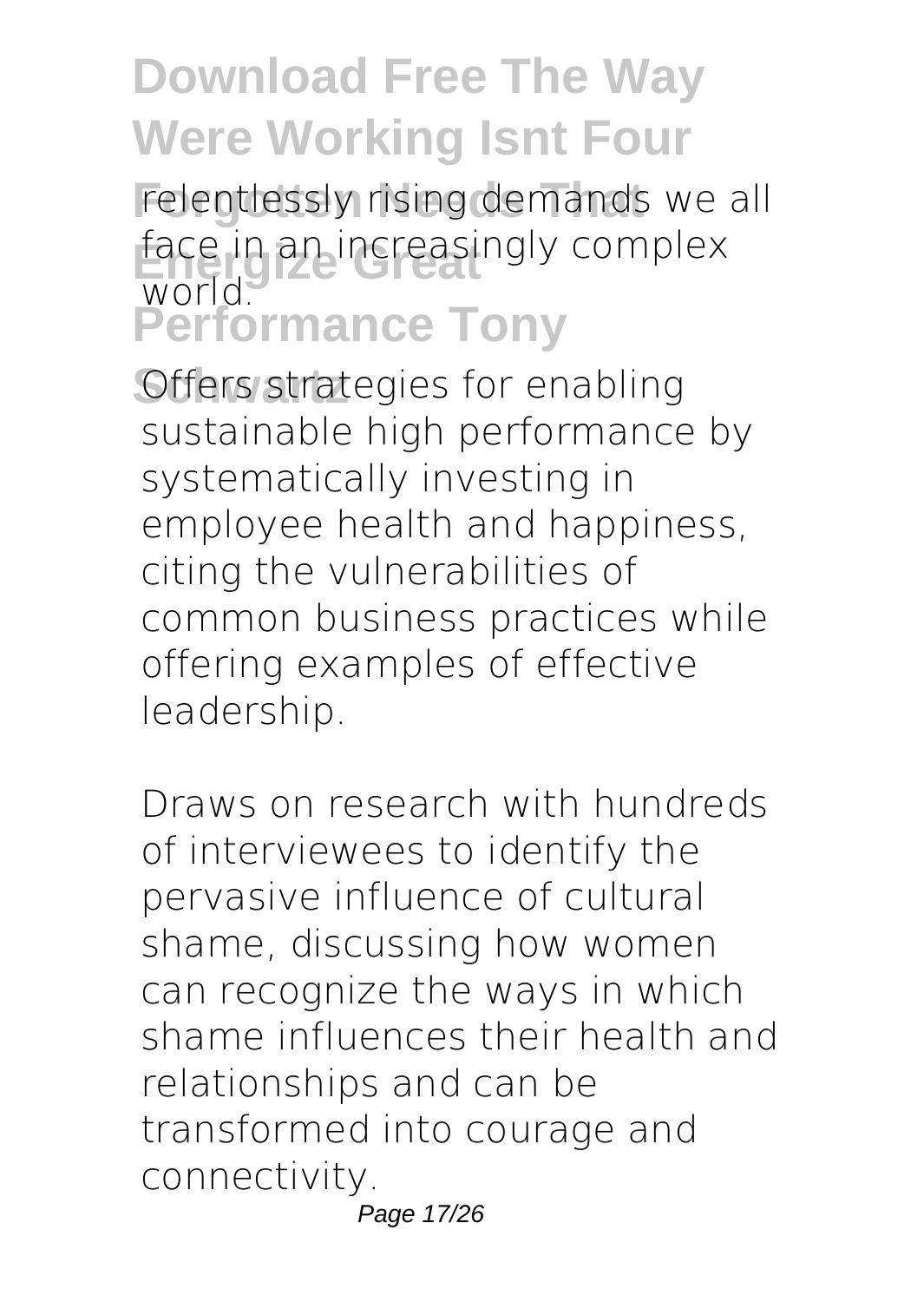**Download Free The Way Were Working Isnt Four Forgotten Needs That End on a successful journalist's**<br>Five *Vent avect for widdom* and **Performance Tony** happiness, a soul-seeker's **Schwartz** chronicle relates his encounters five-year quest for wisdom and with true teachers and false gurus at a variety of retreats throughout the country. Reprint.

Through his years of intensive work consulting to companies including Procter & Gamble, Sony, Toyota, Microsoft, Ford and Ernst & Young, with his firm The Energy Project, Schwartz has developed a powerful program for changing the way we are working that greatly boosts our engagement and our satisfication with our work and increases our performance. In this book he marshalls a wide range of Page 18/26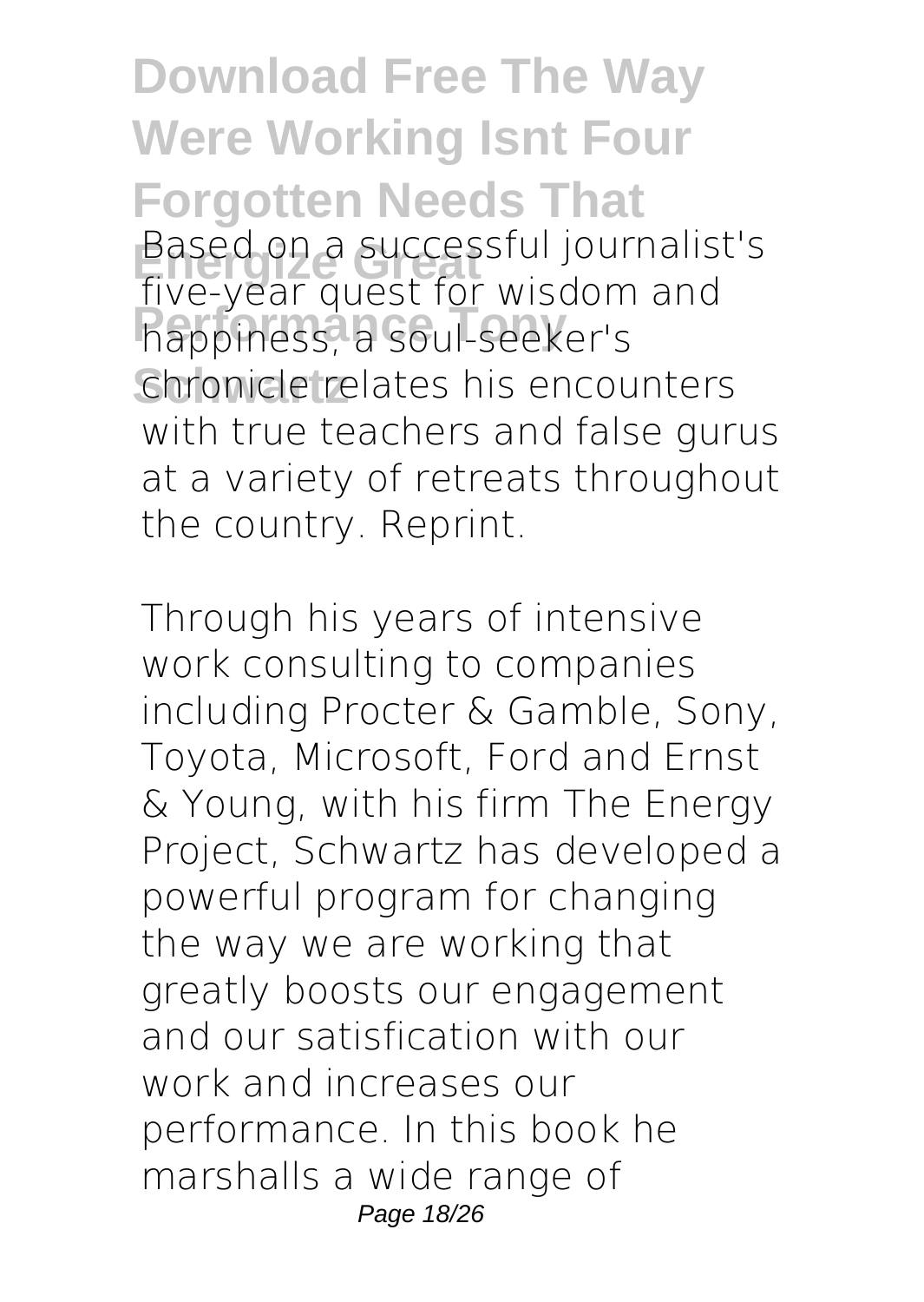powerful evidence from business research and psychology that<br>From that the current model work<sup>2</sup> in which people are **Schwartz** treated essentially as machines shows that the current model of that should be able to perform at top speed for extraordinarily long hours, be able to multi-task, be always accessible and online, withstand often harsh and emotionally punishing treatment, and be primarily driven by the need to make profits -- is not only not optimal, it is specfically counter-productive because it saps us of our physical, emotional, mental and spiritual energy. In order for us to perform at our best, we must make a set of key changes in our work lives - and in order to develop the full potential of their work force, our Page 19/26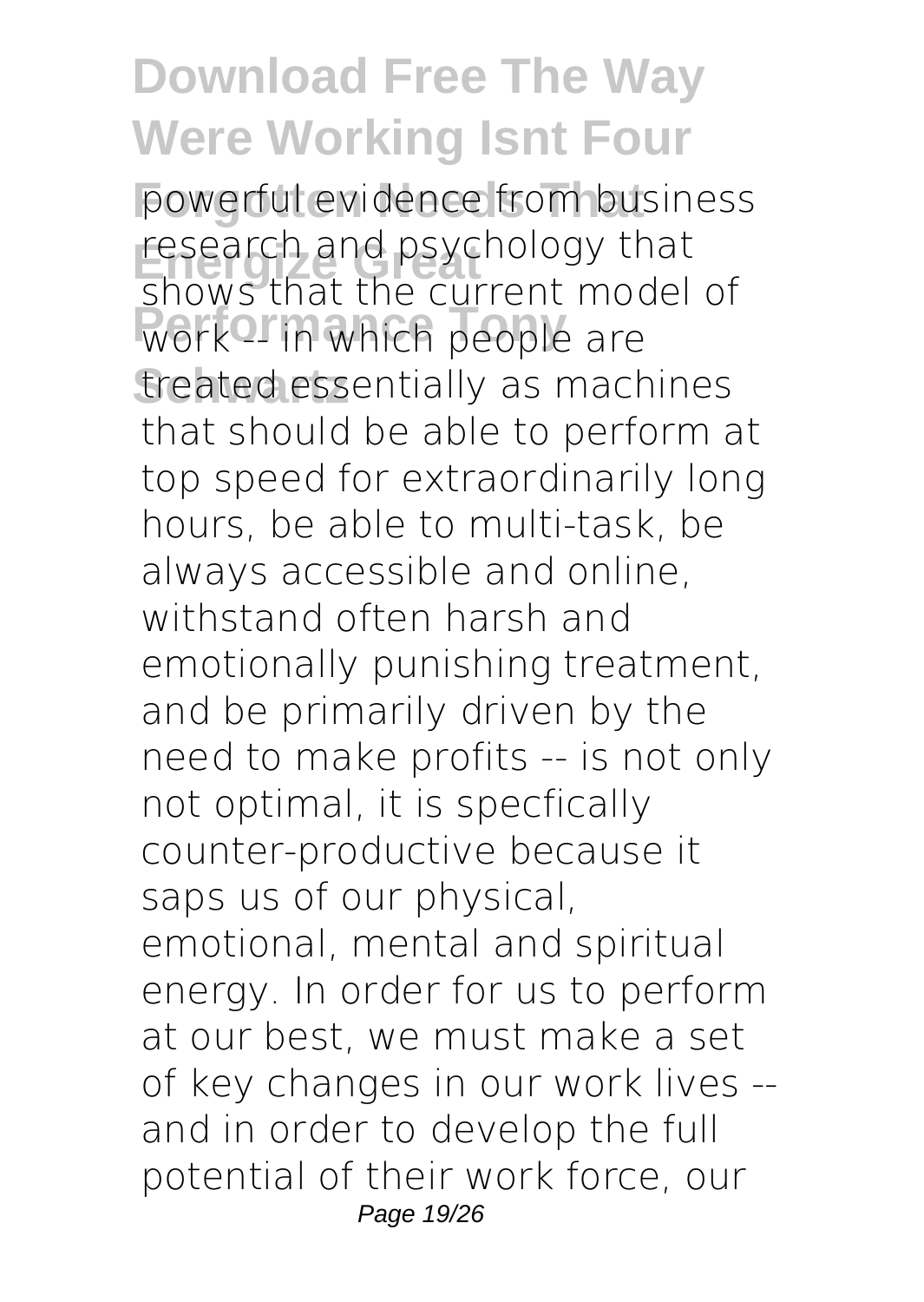managers and companies must institute changes that will provide<br>Lis with the requier physical **Performance Tony** renewal, emotional reward, mental focus and stimulation; and us with the regular physical sense of purpose and significance that we need.

One of the world's most esteemed and influential psychologists, Roy F. Baumeister, teams with New York Times science writer John Tierney to reveal the secrets of self-control and how to master it. "Deep and provocative analysis of people's battle with temptation and masterful insights into understanding willpower: why we have it, why we don't, and how to build it. A terrific read." —Ravi Dhar, Yale School of Page 20/26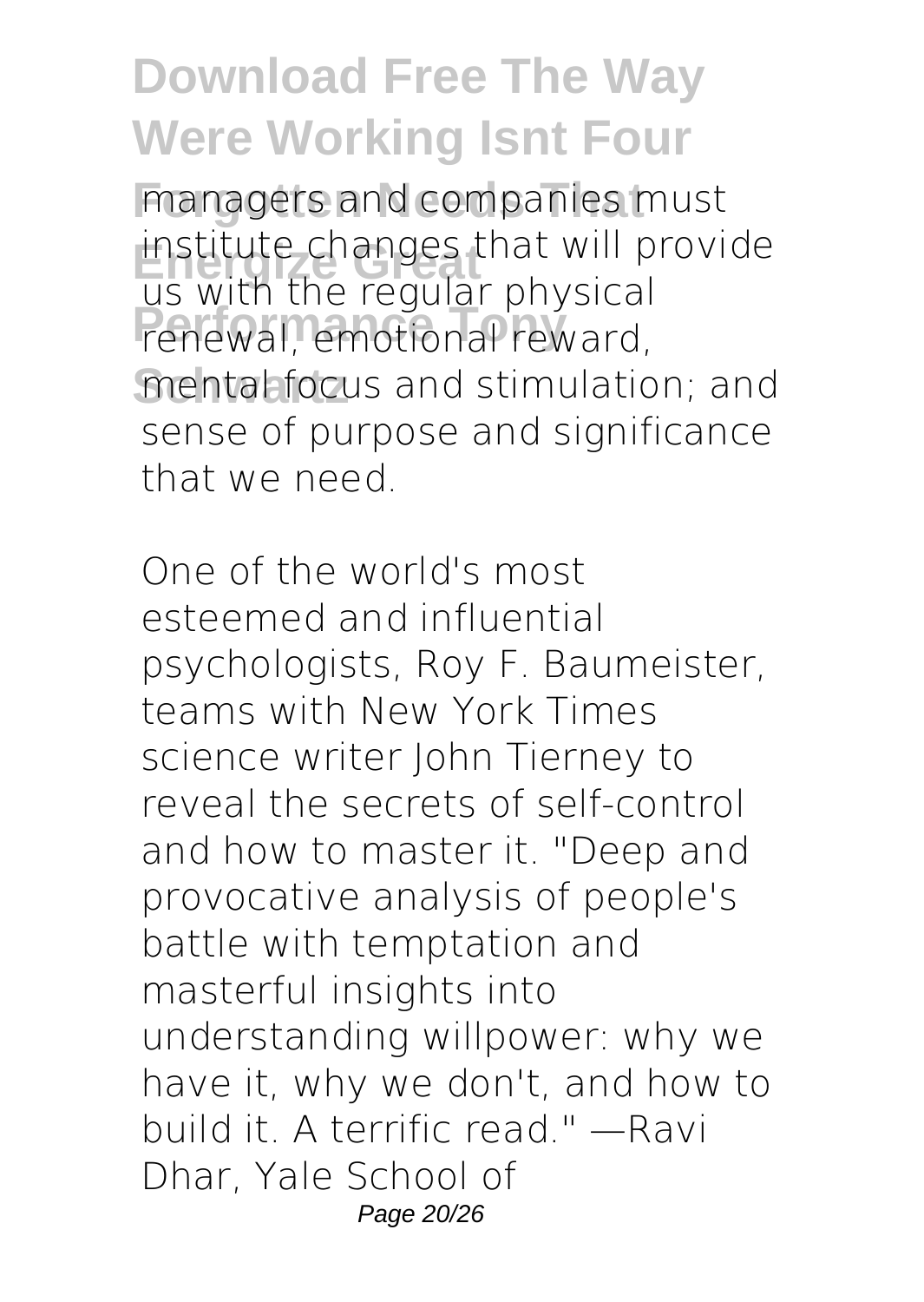Management, Director of Center **Energize Great** for Customer Insights Pioneering **Performance Tony Tony Tony Schwartz** York Times science writer John research psychologist Roy F. Tierney to revolutionize our understanding of the most coveted human virtue: selfcontrol. Drawing on cutting-edge research and the wisdom of reallife experts, Willpower shares lessons on how to focus our strength, resist temptation, and redirect our lives. It shows readers how to be realistic when setting goals, monitor their progress, and how to keep faith when they falter. By blending practical wisdom with the best of recent research science, Willpower makes it clear that whatever we seek—from Page 21/26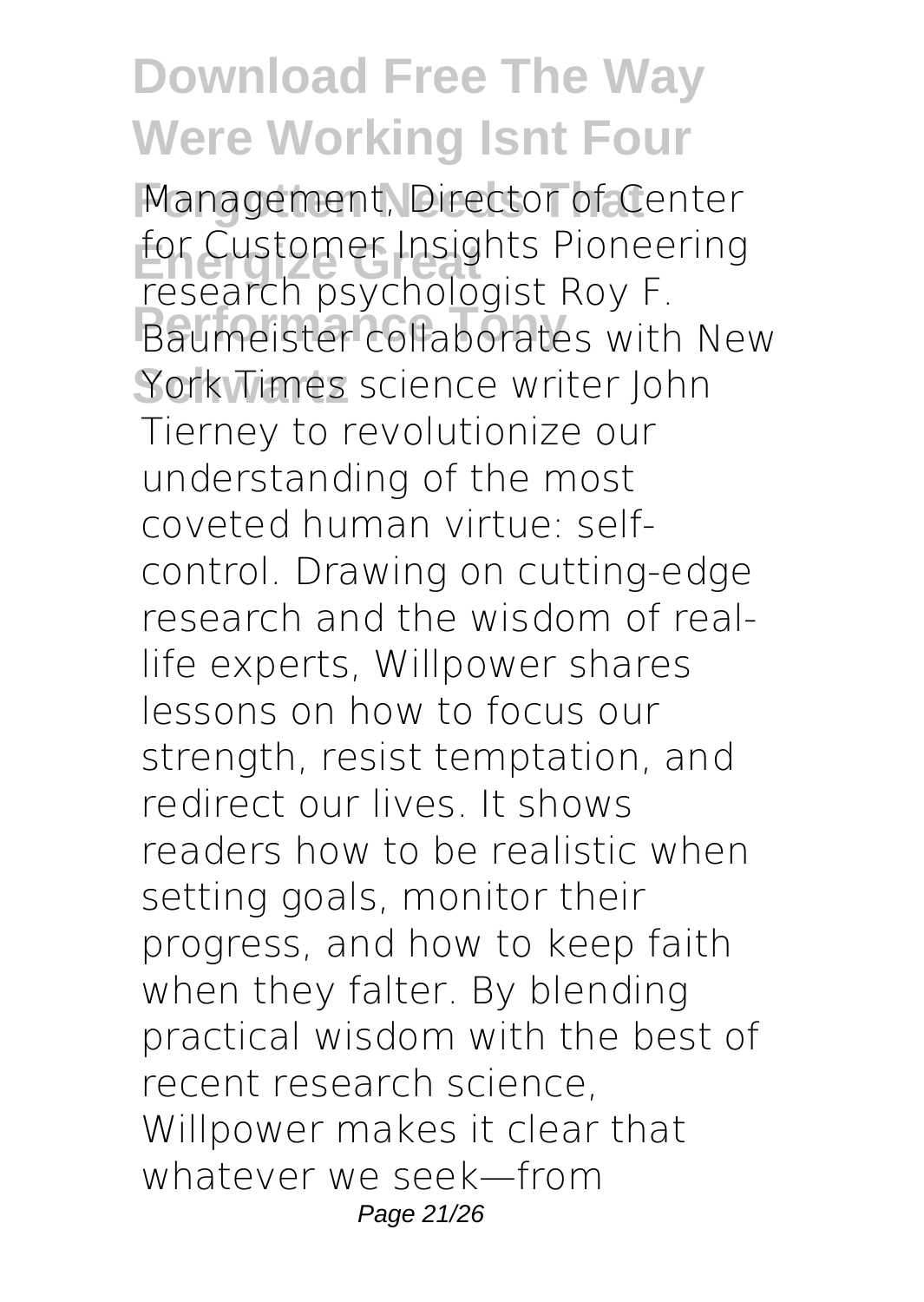**Forgotten Needs That** happiness to good health to financial security—we won't reach<br>aux gools without first loarning to **Performance** Tony our goals without first learning to

#### **Schwartz**

A personal energy training program outlines strategies on how to prevent burnout and improve productivity, discussing such areas as how to work with four key sources of energy, balancing stress and recovery, expanding capacity, and implementing positive routines. Reprint. 60,000 first printing.

"Rework" shows you a better, faster, easier way to succeed in business. You'll learn how to be more productive, how to get exposure without breaking the bank, and tons more Page 22/26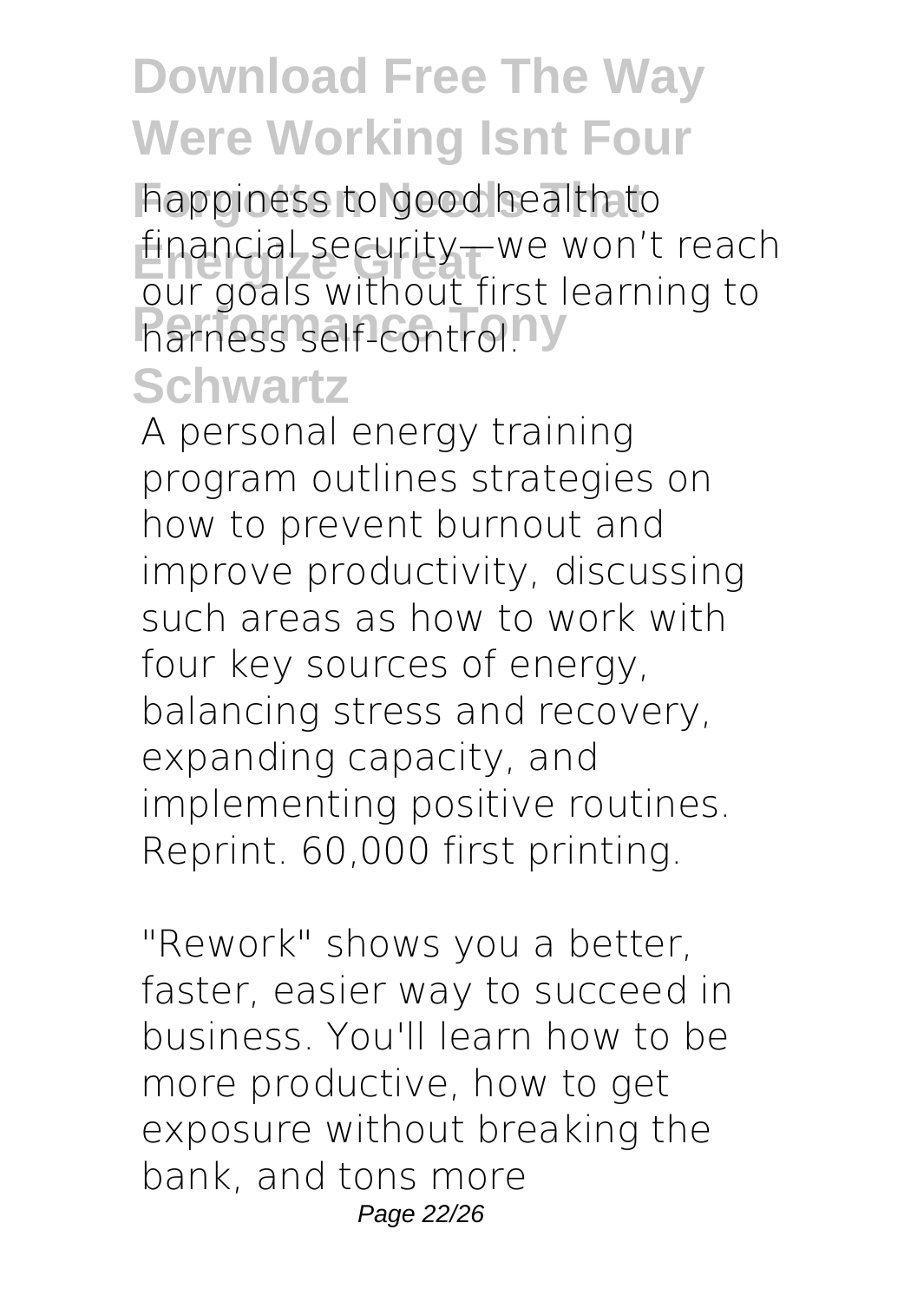counterintuitive ideas that will **Energize Great** inspire and provoke you.

Three-time Navy SEAL platoon **Schwartz** commander and founder of Perfect Fitness reveals how to put together teams that can accomplish any objective—by leveraging an unexpected set of values and priorities. SEALs and civilians operate in extremely different environments, but what makes both kinds of teams excel comes down to the same thing: service to others, trust, empathy, and a caring environment. Alden Mills has experience working in both the military and the private sector, as a SEAL platoon commander and as a startup founder of Perfect Fitness. He's seen firsthand what it takes to Page 23/26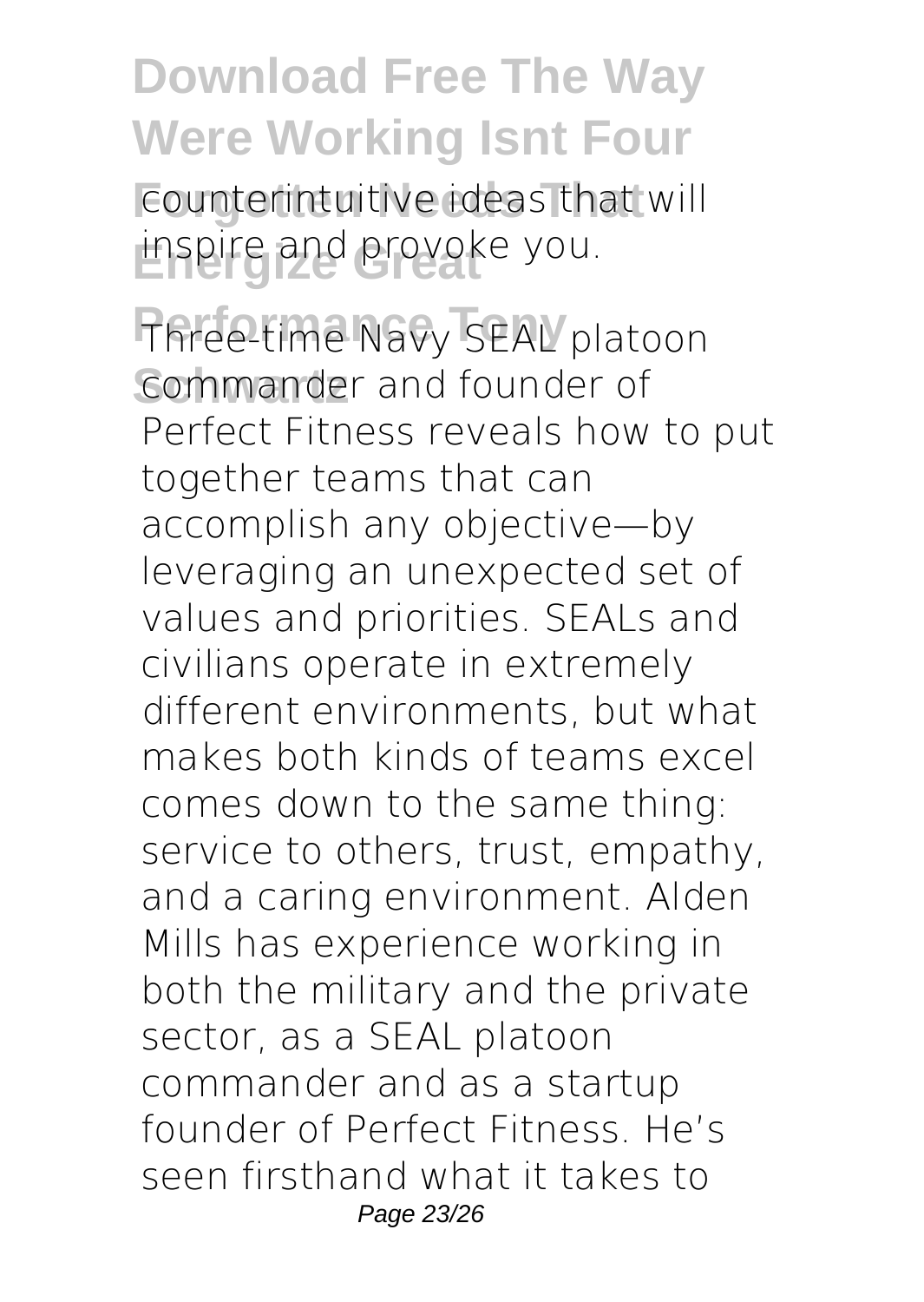lead an unstoppable team of individuals. Teams are nothing **Interconnected relationships with Schwartz** a collective, single-minded focus. more than a series of Success almost never depends on individual talent and valor; instead, Alden Mills shows, it depends, first, on creating a strong foundation for yourself and, second, using that foundation to help others go beyond their individual pursuits and talents to create something bigger and better—an unstoppable team. Unstoppable Teams show managers at every level, at both large and small organizations, including private, public, and nonprofit, how to inspire, motivate, and lead the people around them. Mills draws Page 24/26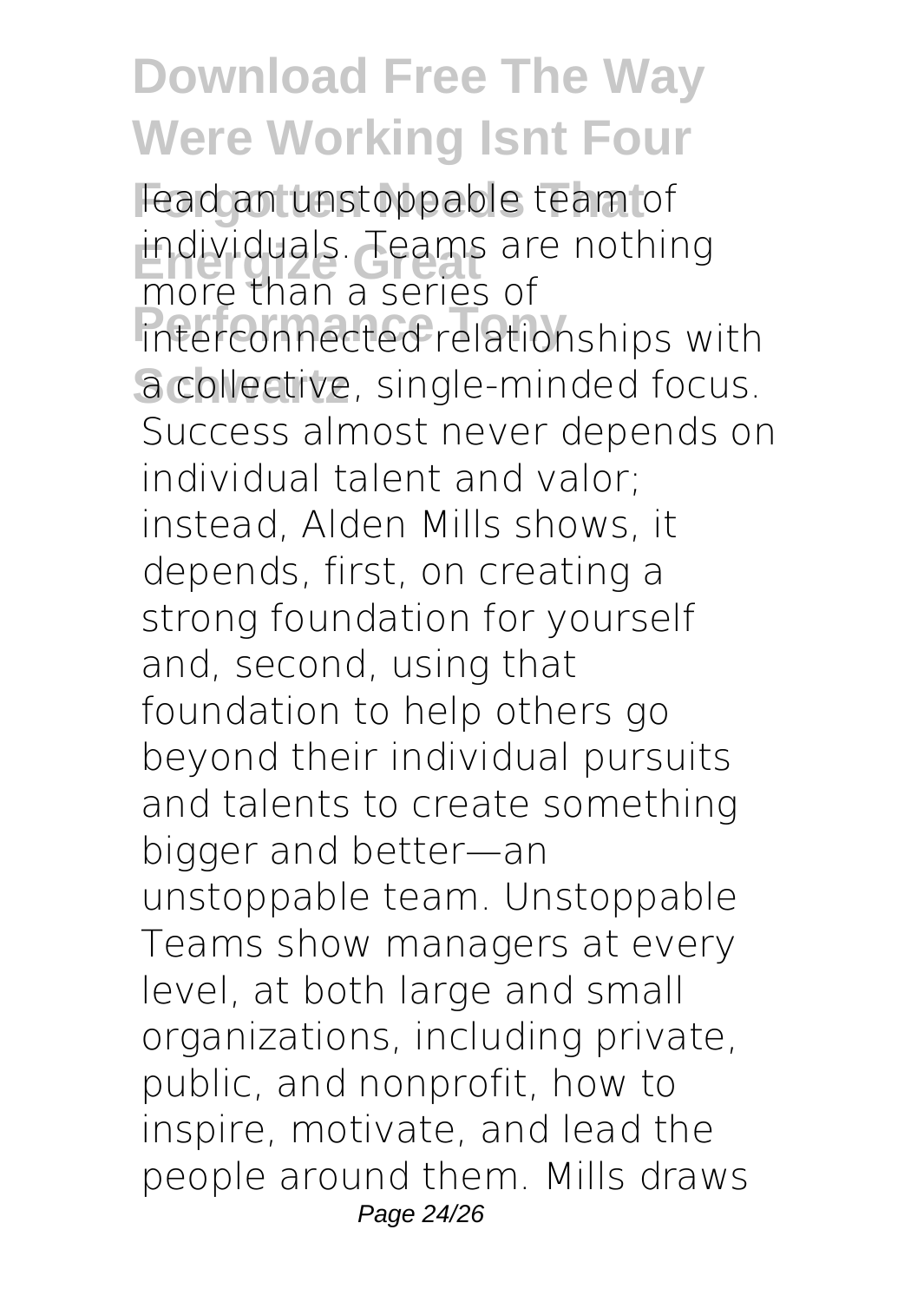on stories from his ownhat experiences to impart these **Performance Tony** Too many people mistake groups **Scindividuals for a team. No two** surprising team-building lessons: people are alike, but we all have the same genetic drivers that motivate us—our will to survive, our ego-driven desire for personal gain, and our soul-driven yearning to be a part of something greater than ourselves. When we override our fears about survival, we can focus on our desire to thrive. The more you care for your teammates, the more they will dare for the team. Great ideas are not reserved for a select few—true teams embrace diversity of thought to find winning ideas. These lessons aren't exclusive to the Navy Page 25/26